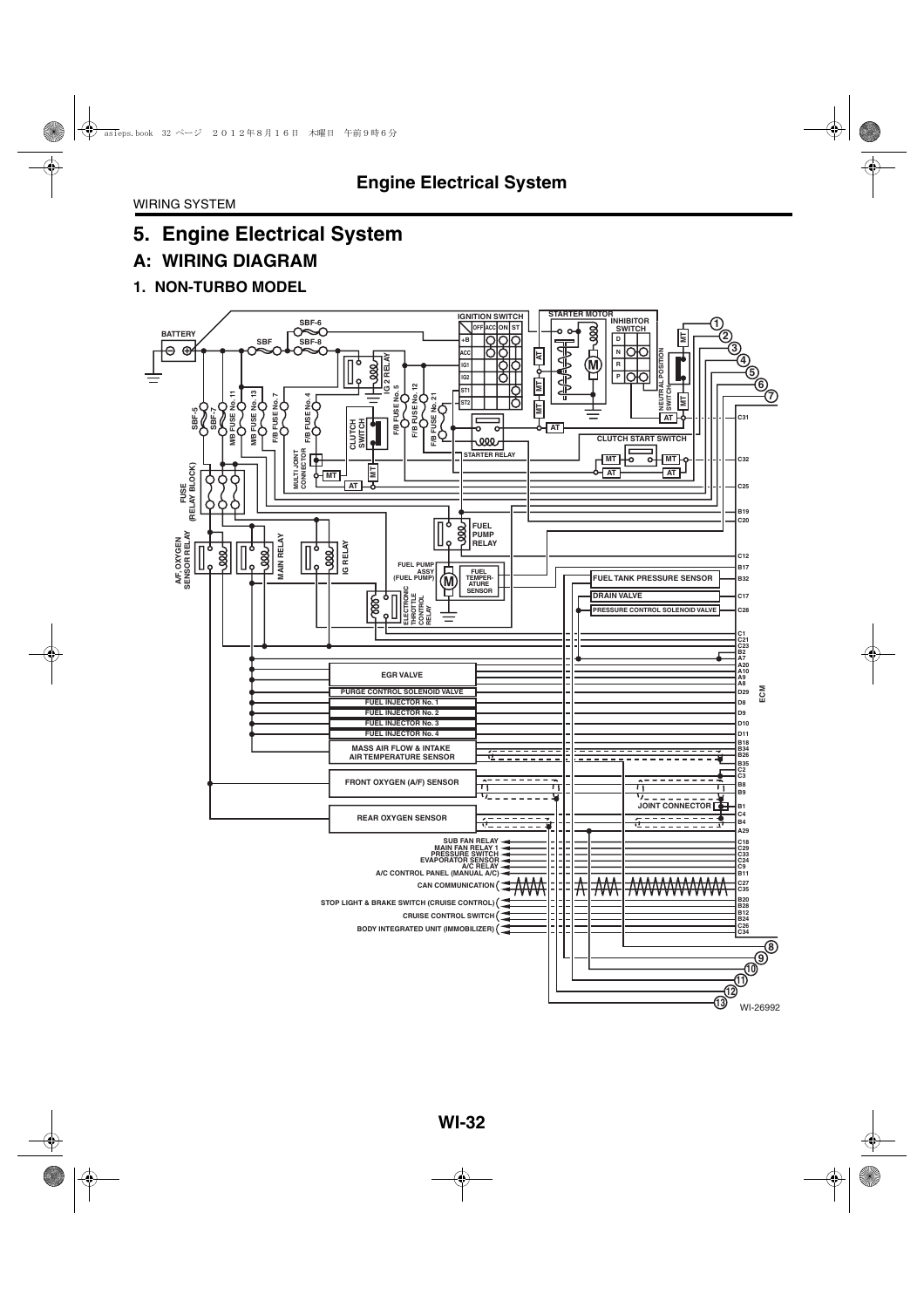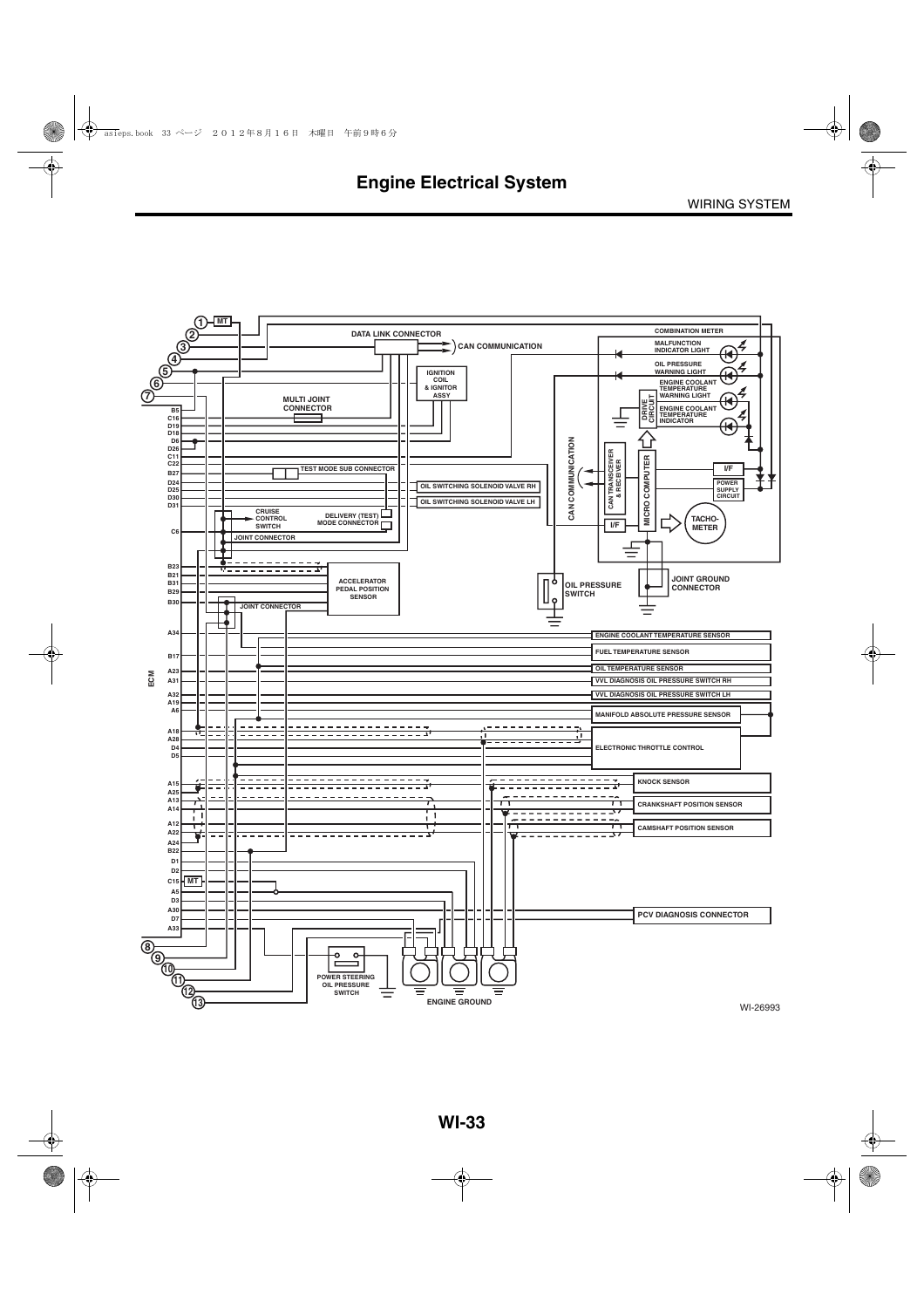#### WIRING SYSTEM

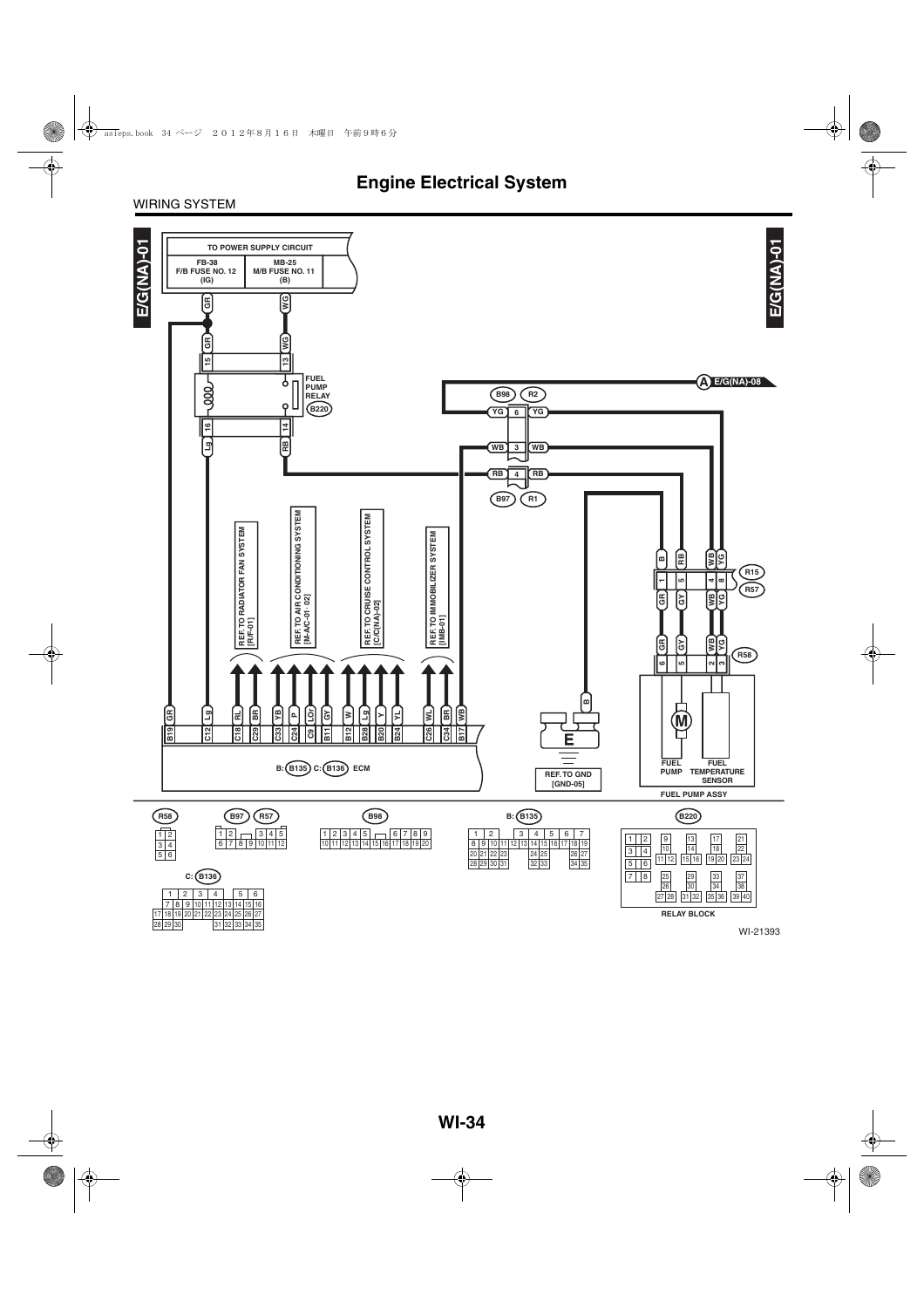WIRING SYSTEM

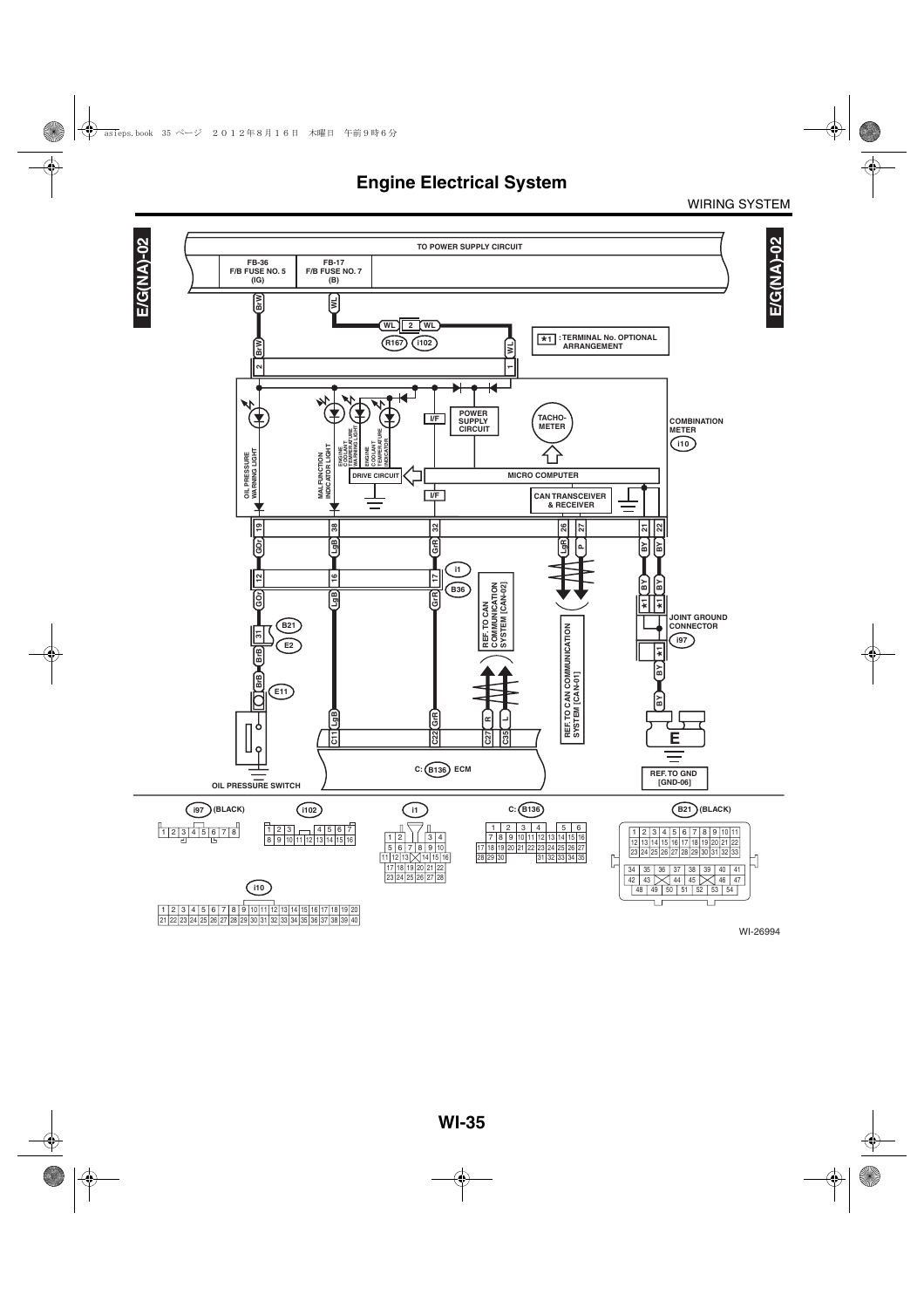WIRING SYSTEM



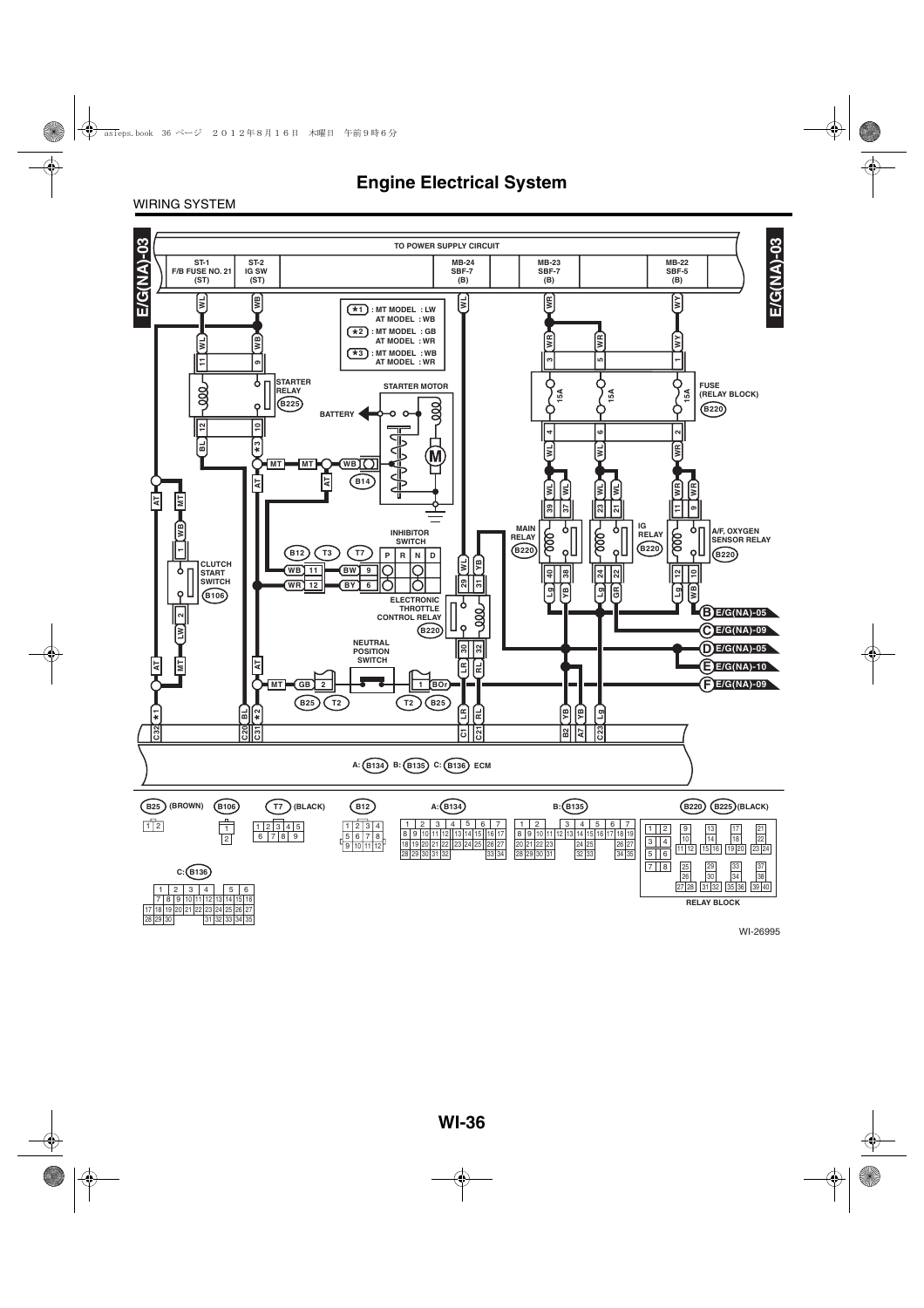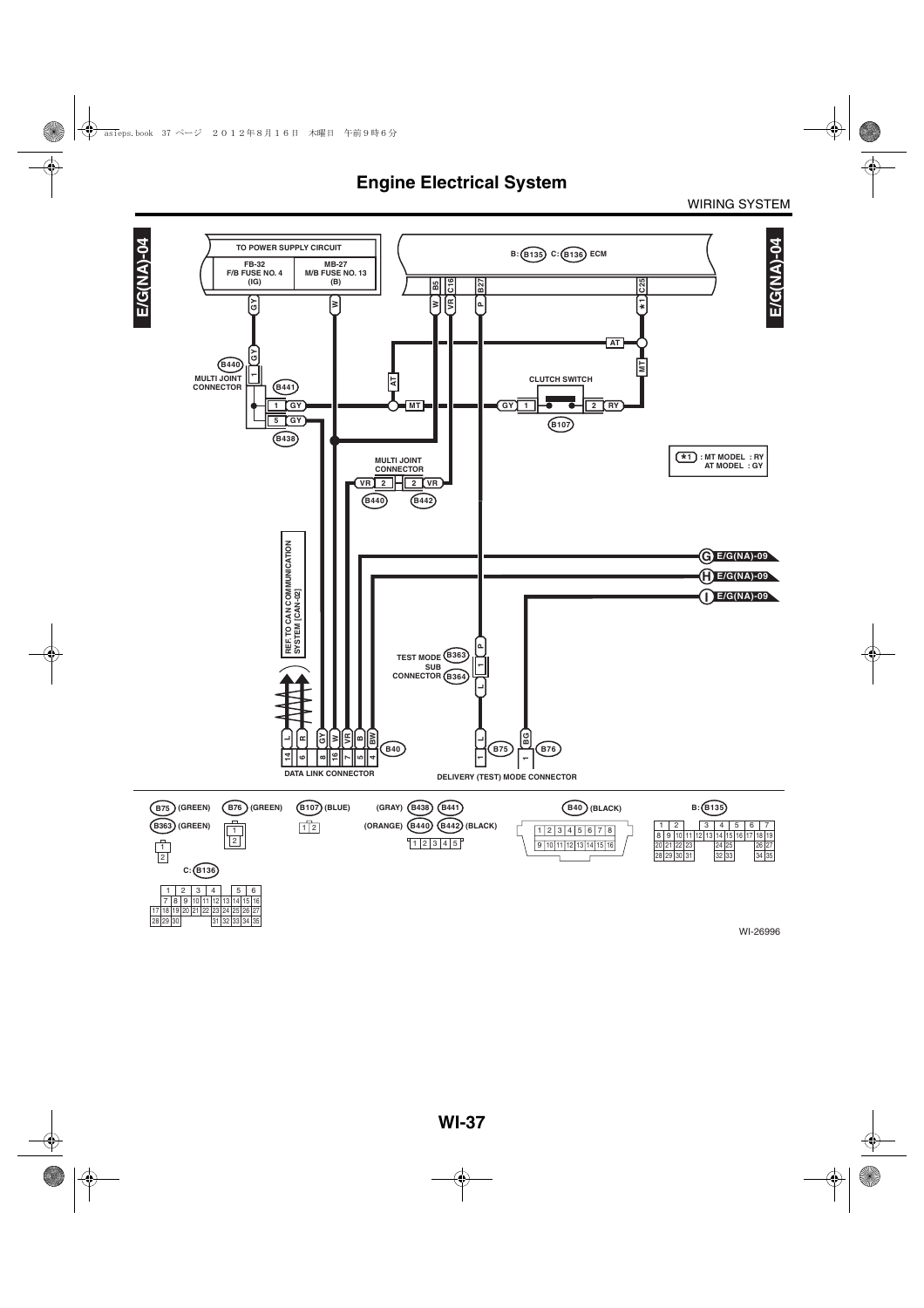#### WIRING SYSTEM

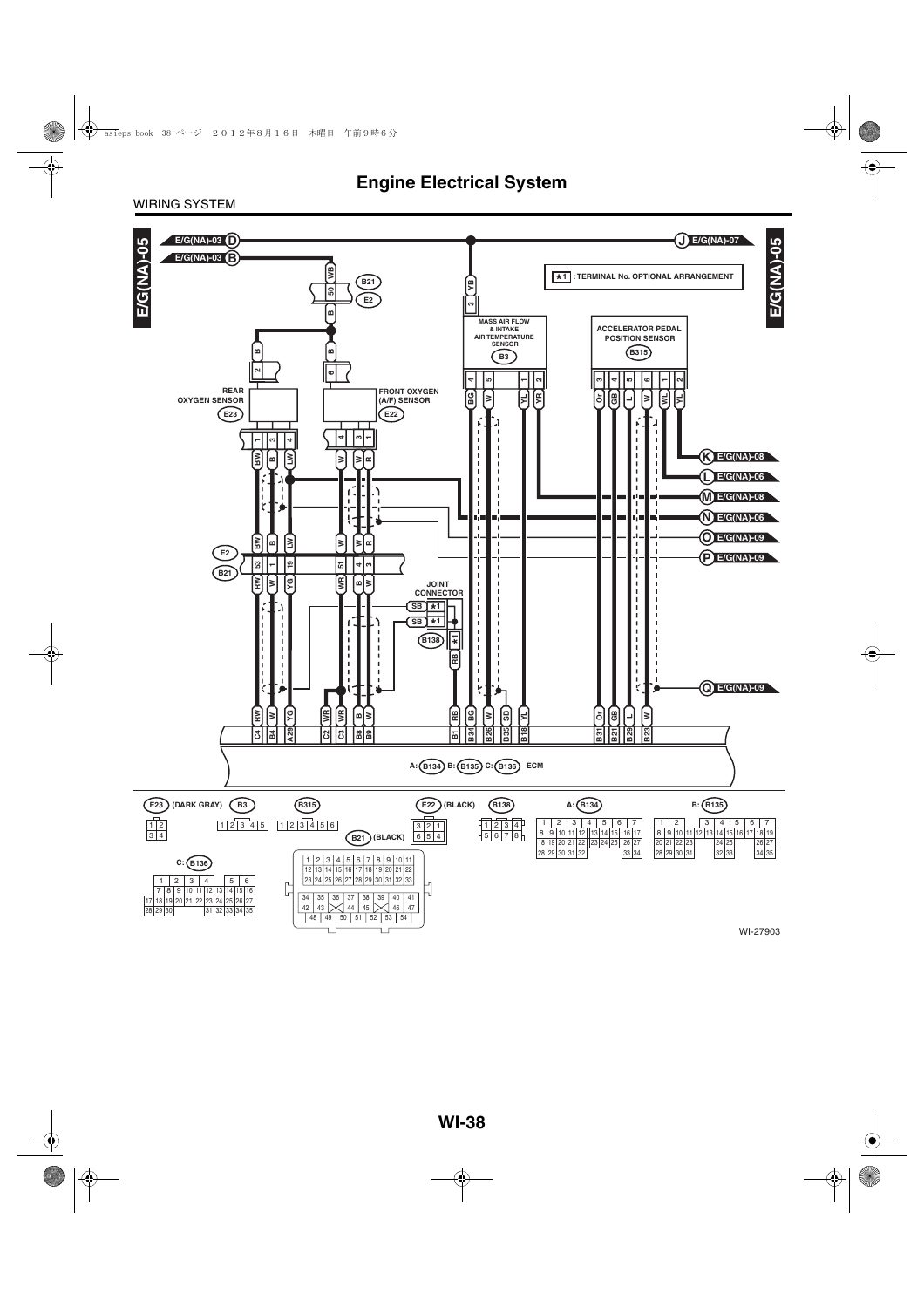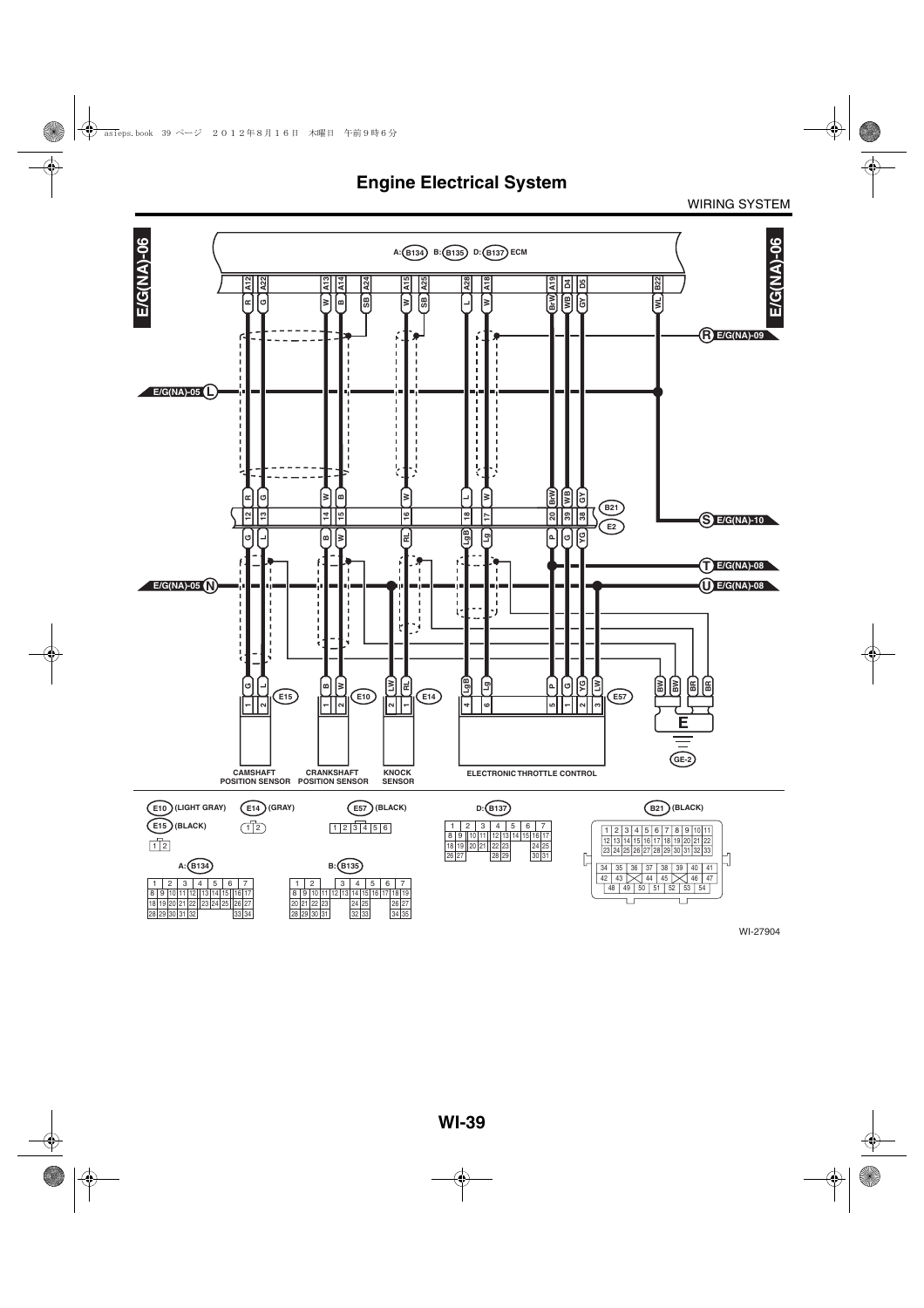#### WIRING SYSTEM

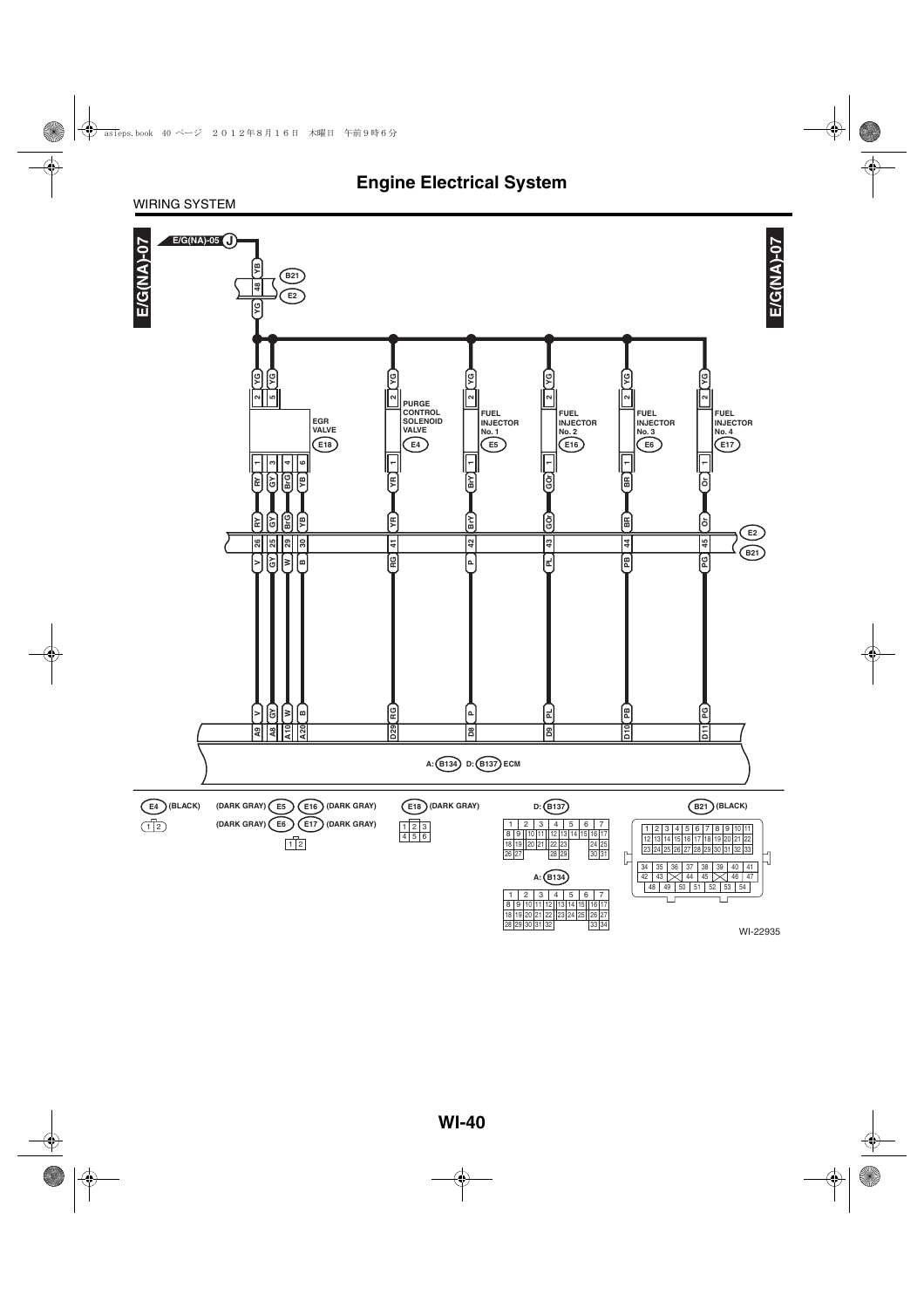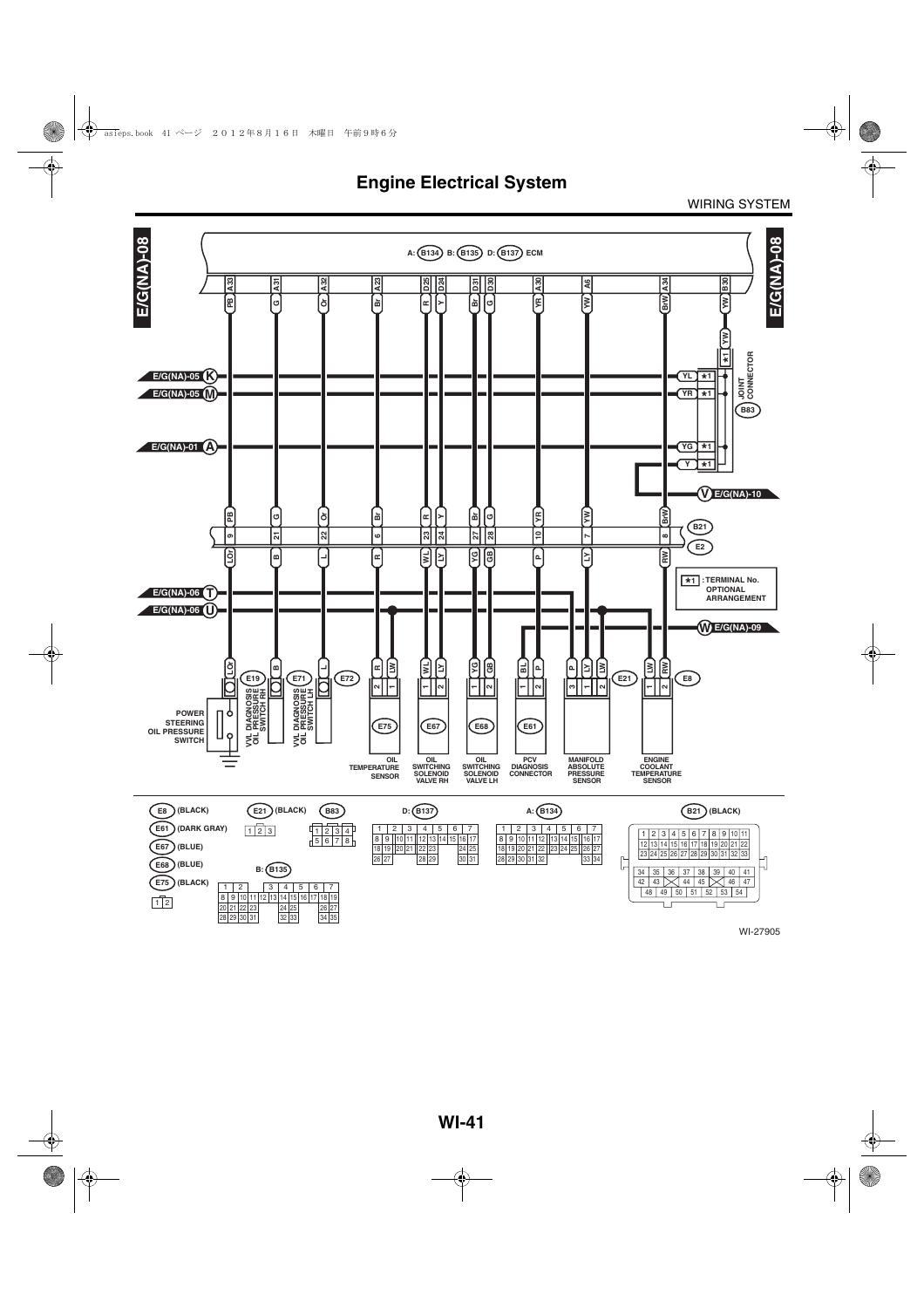#### WIRING SYSTEM

Ţ

 $\Box$ 

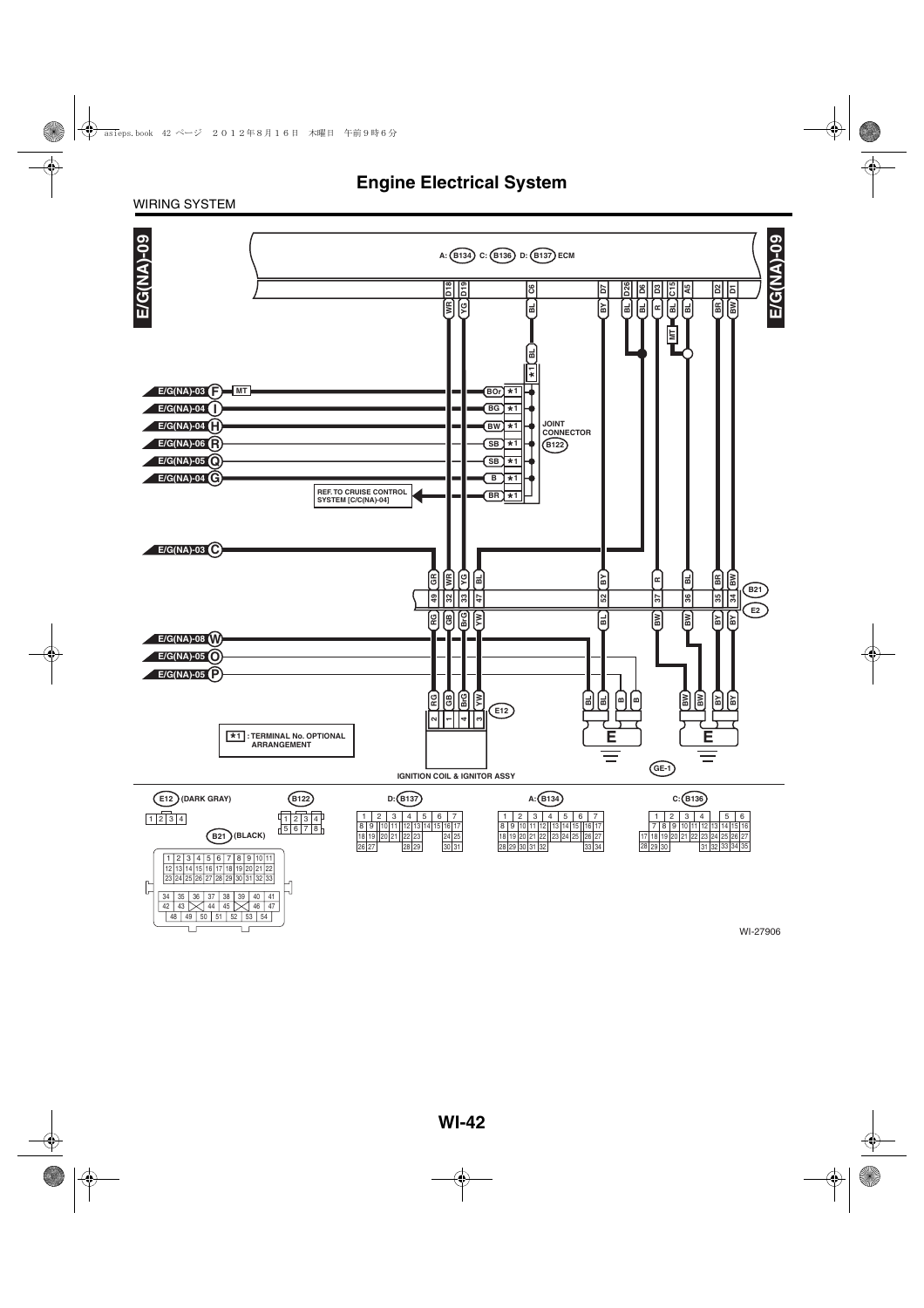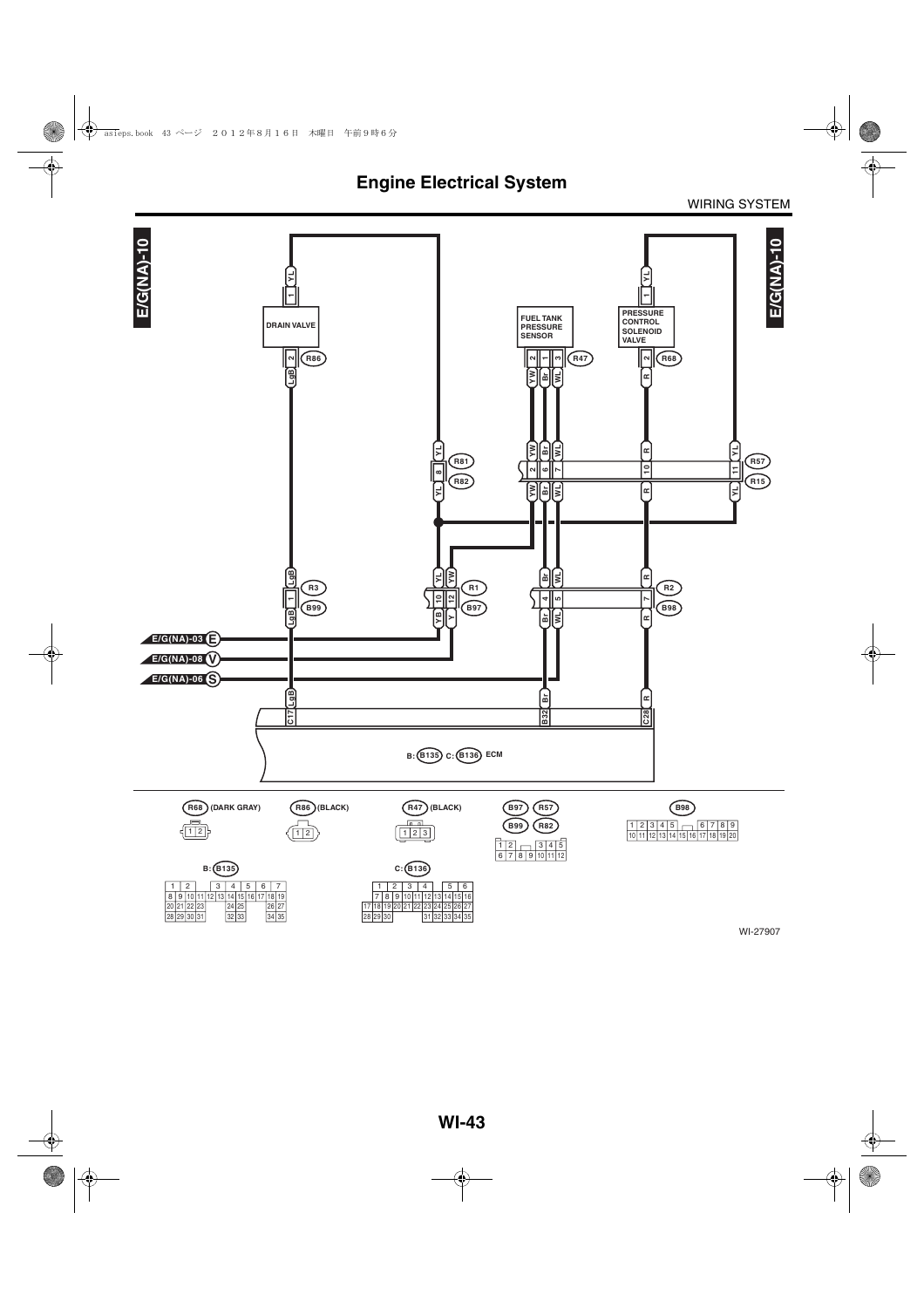#### **2. TURBO MODEL**

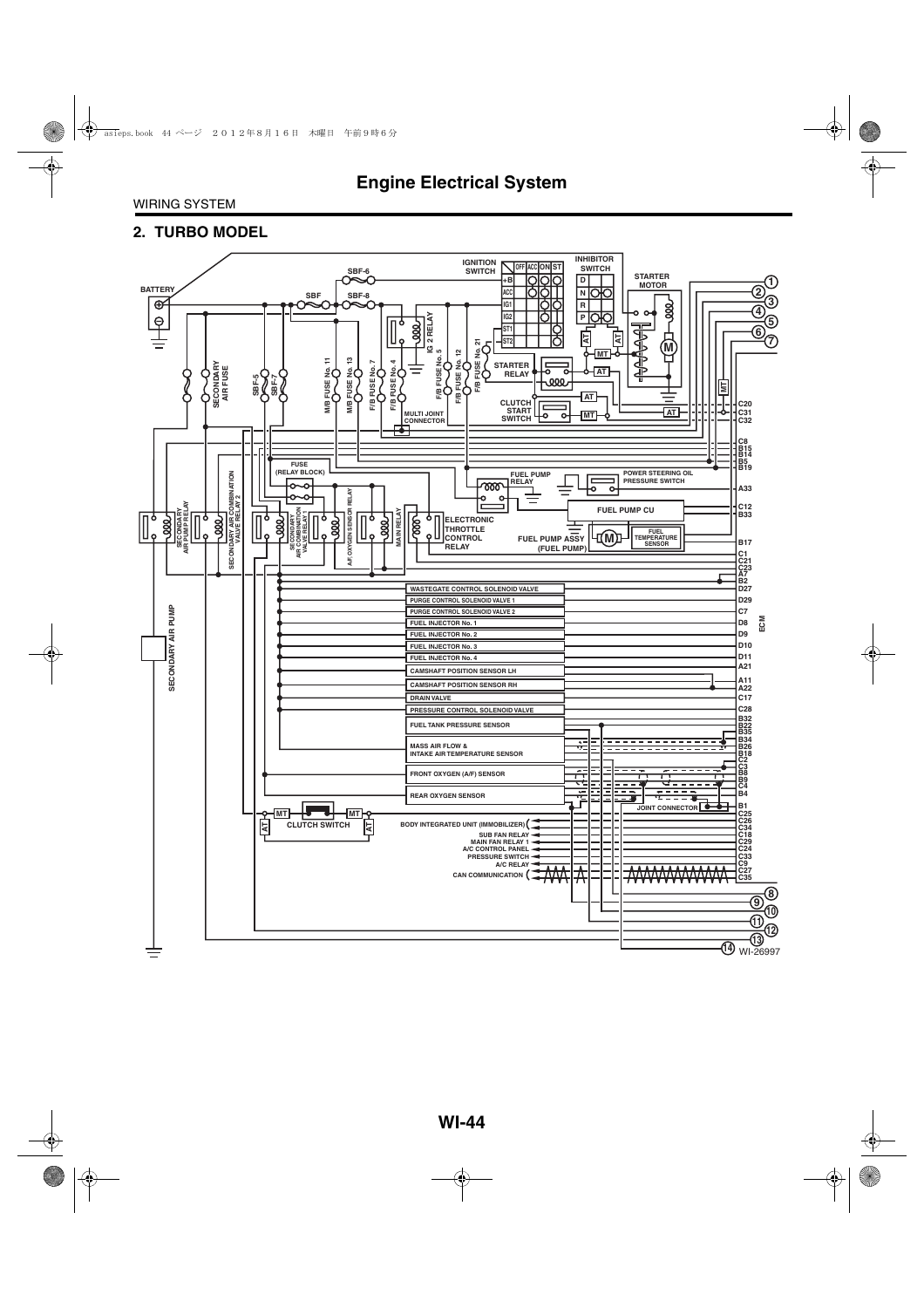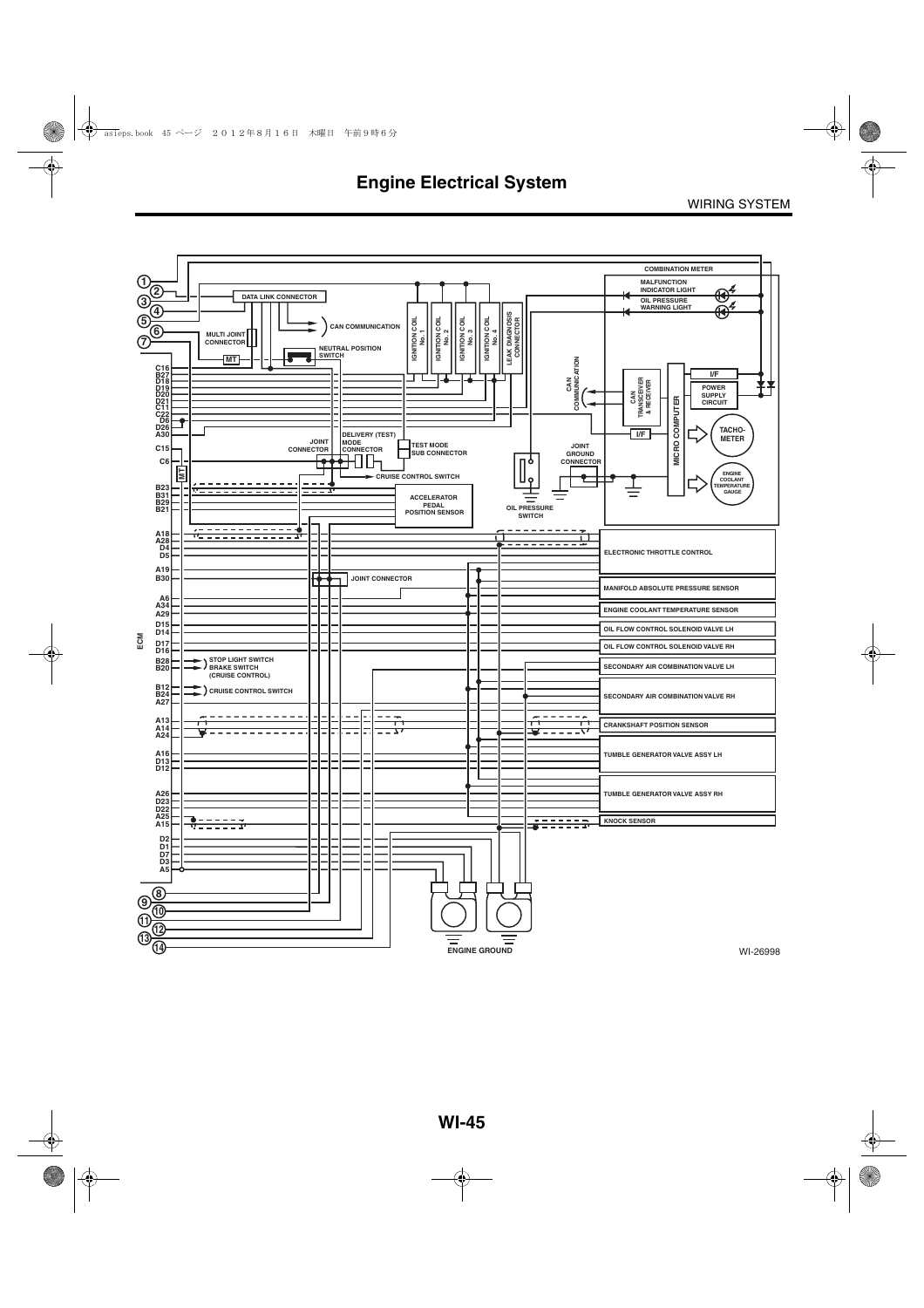#### WIRING SYSTEM

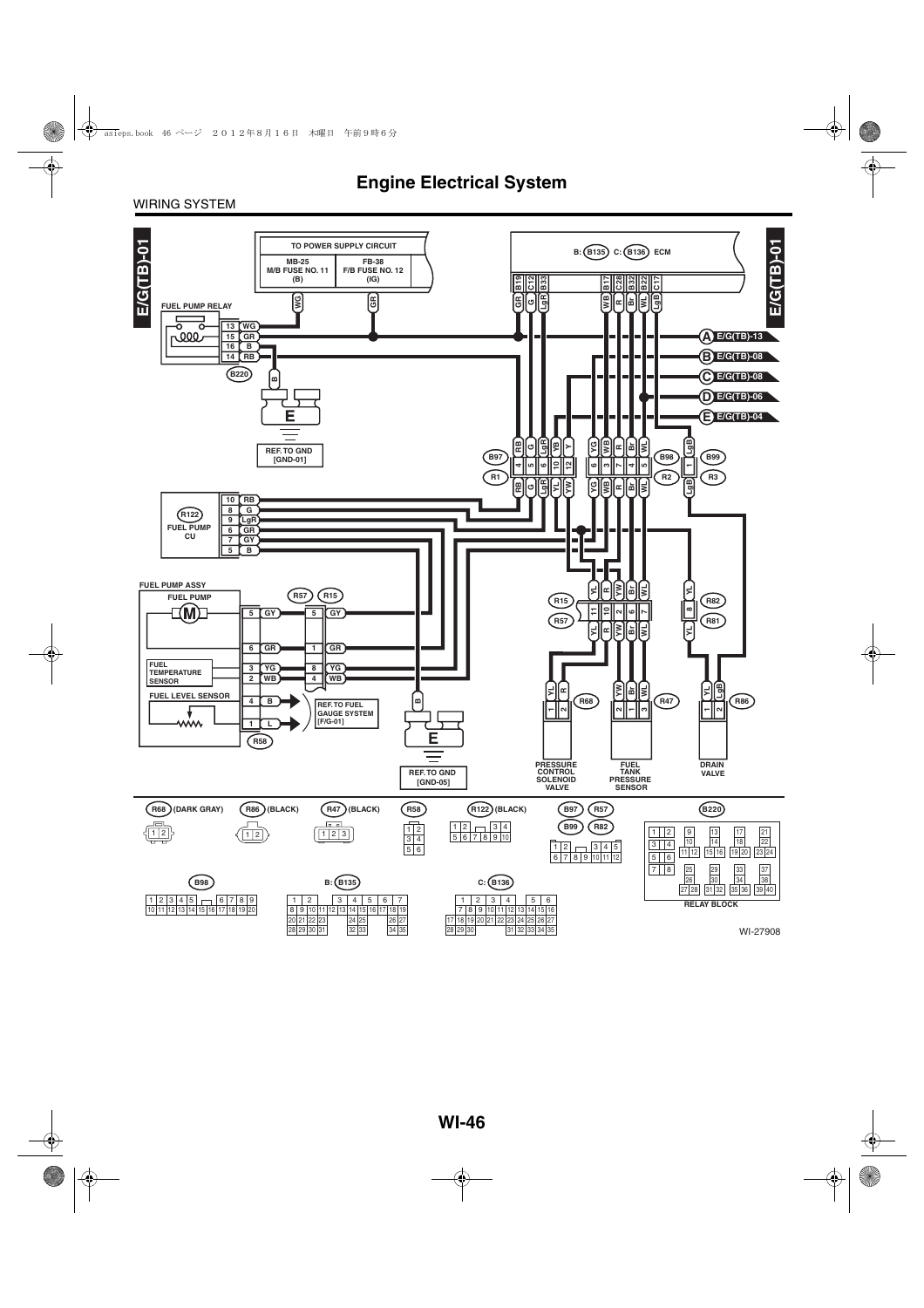

 $1 \mid 2 \mid 3 \mid 4 \mid 5 \mid 6 \mid 7$ 29 10 11 12 13 14 15 24 25 16 30  $\begin{array}{|c|c|c|c|c|c|}\n \hline\n 8 & 9 & 10 & 11 & 12 & 13 & 14 & 15 & 16 & 17 & 18 & 19 \\
\hline\n 20 & 21 & 22 & 23 & 24 & 25 & 26 & 27 \\
\hline\n 28 & 29 & 30 & 31 & 32 & 33 & 34 & 35\n \end{array}$ 

7 | 8 | 9 | 10 | 11 | 12 | 13 | 14 | 15 | 16<br>18 | 19 | 20 | 21 | 22 | 23 | 24 | 25 | 26 | 27 30 17 18 19 20 28 29 31 32  $1 \mid 2 \mid 3 \mid 4 \mid 5 \mid 6$ 26 27 31 32 33 34 35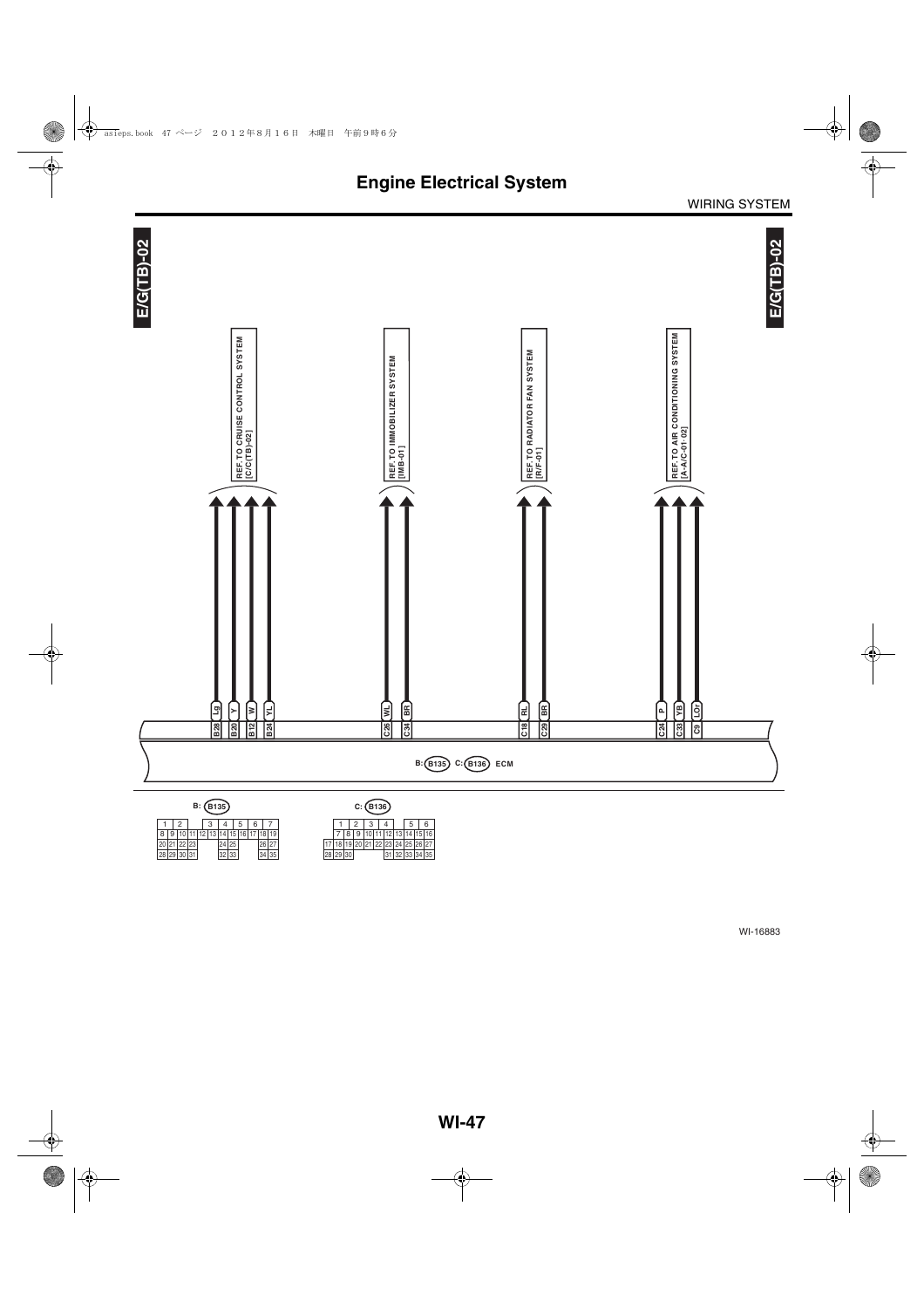#### WIRING SYSTEM

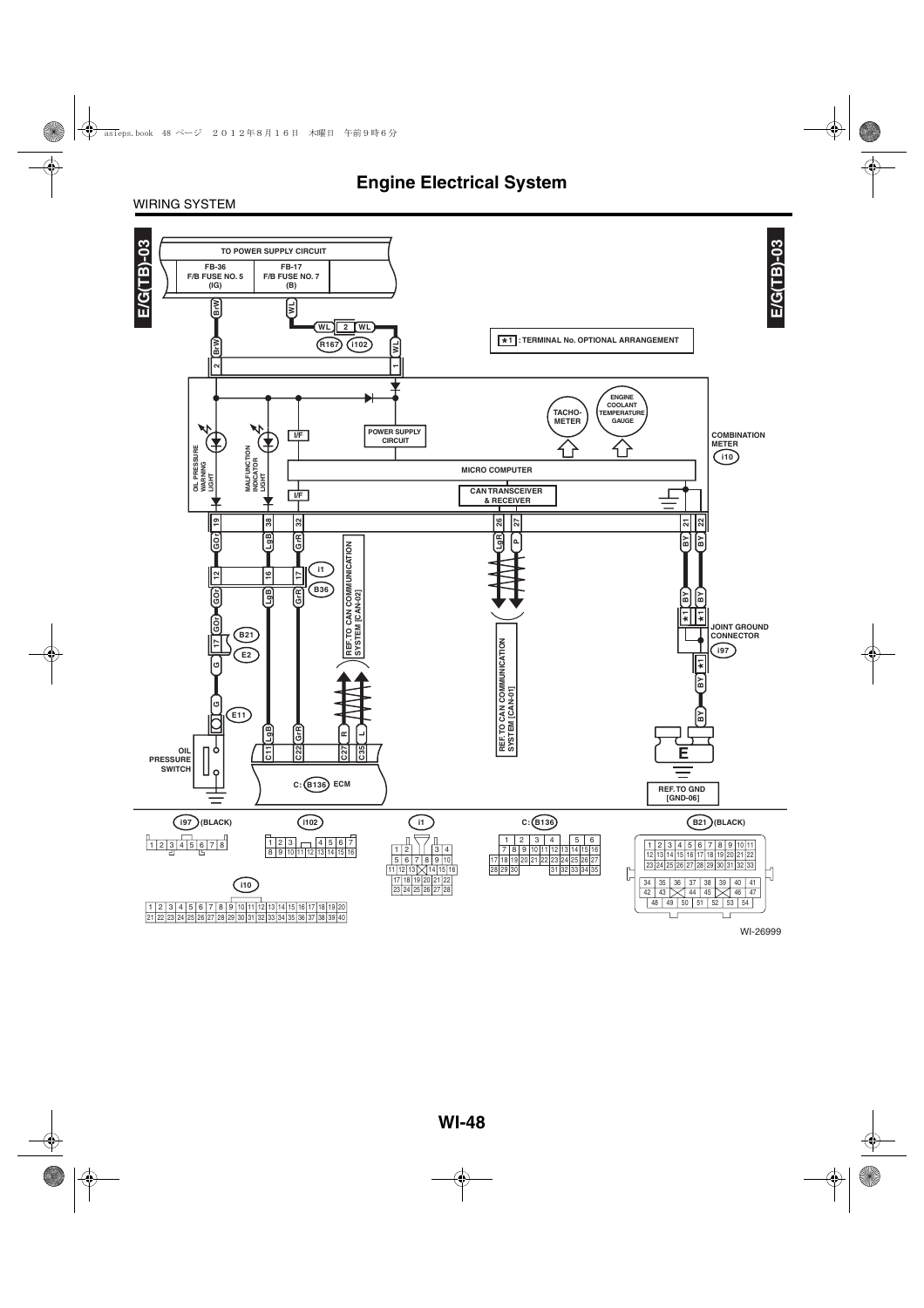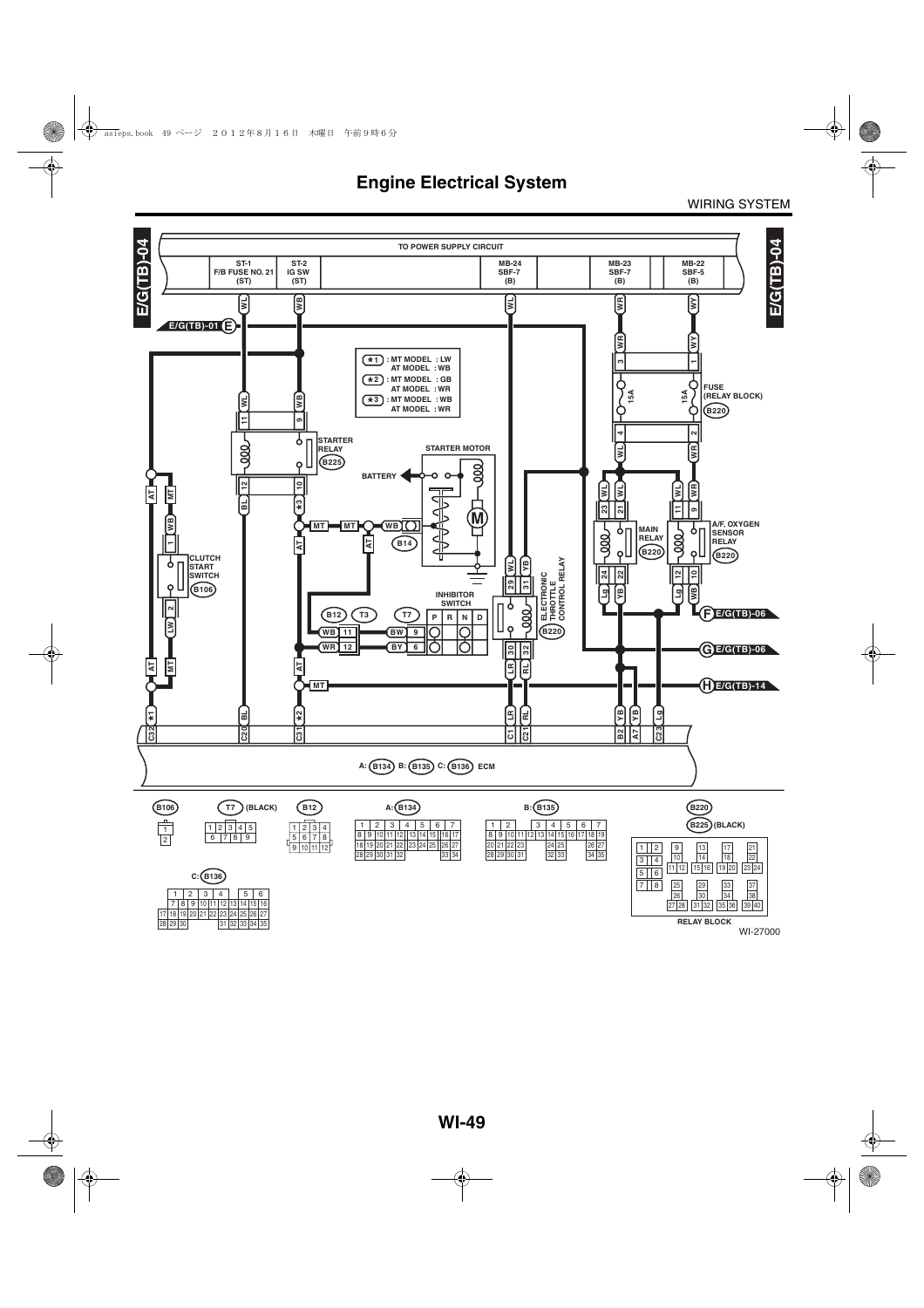#### WIRING SYSTEM

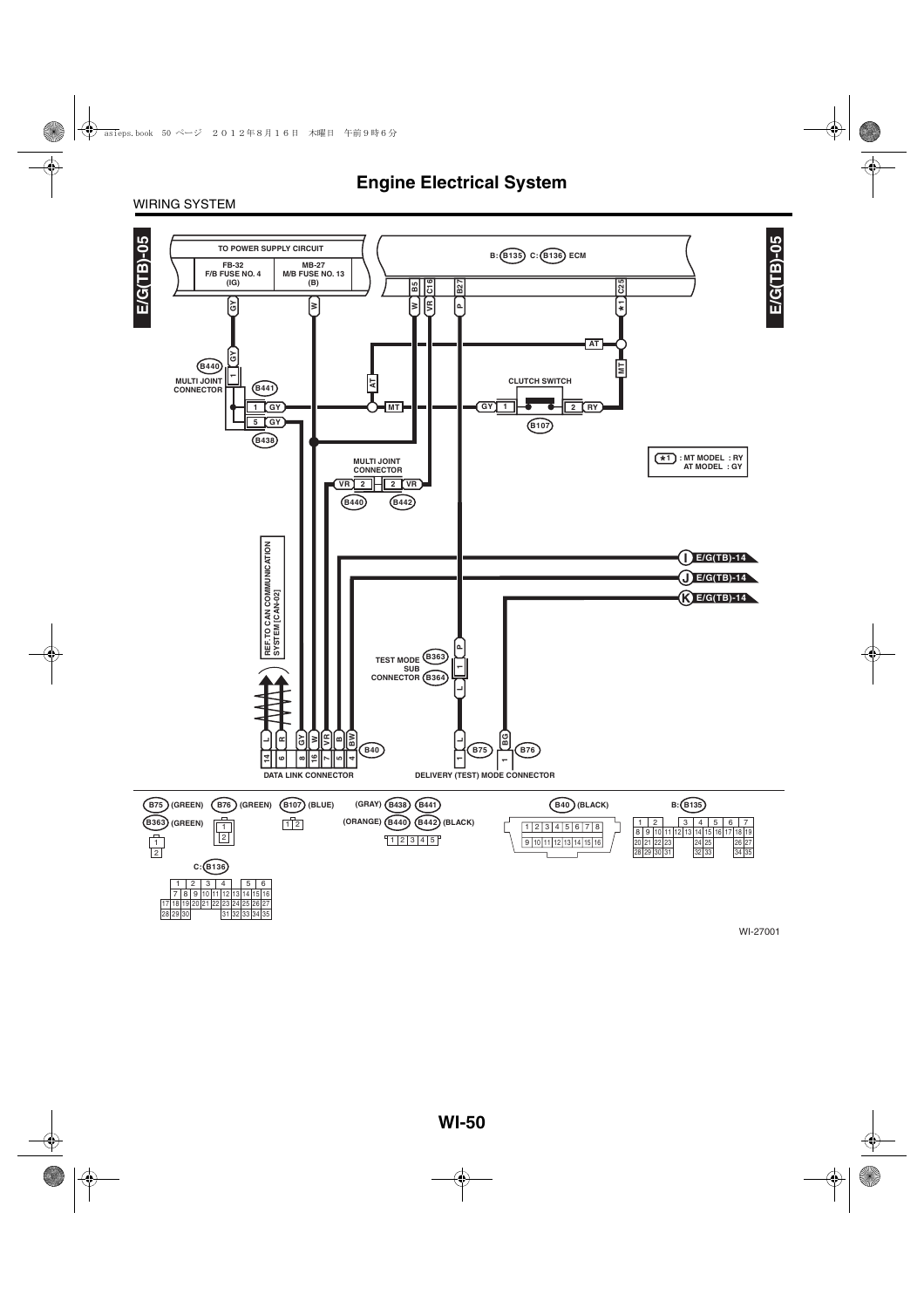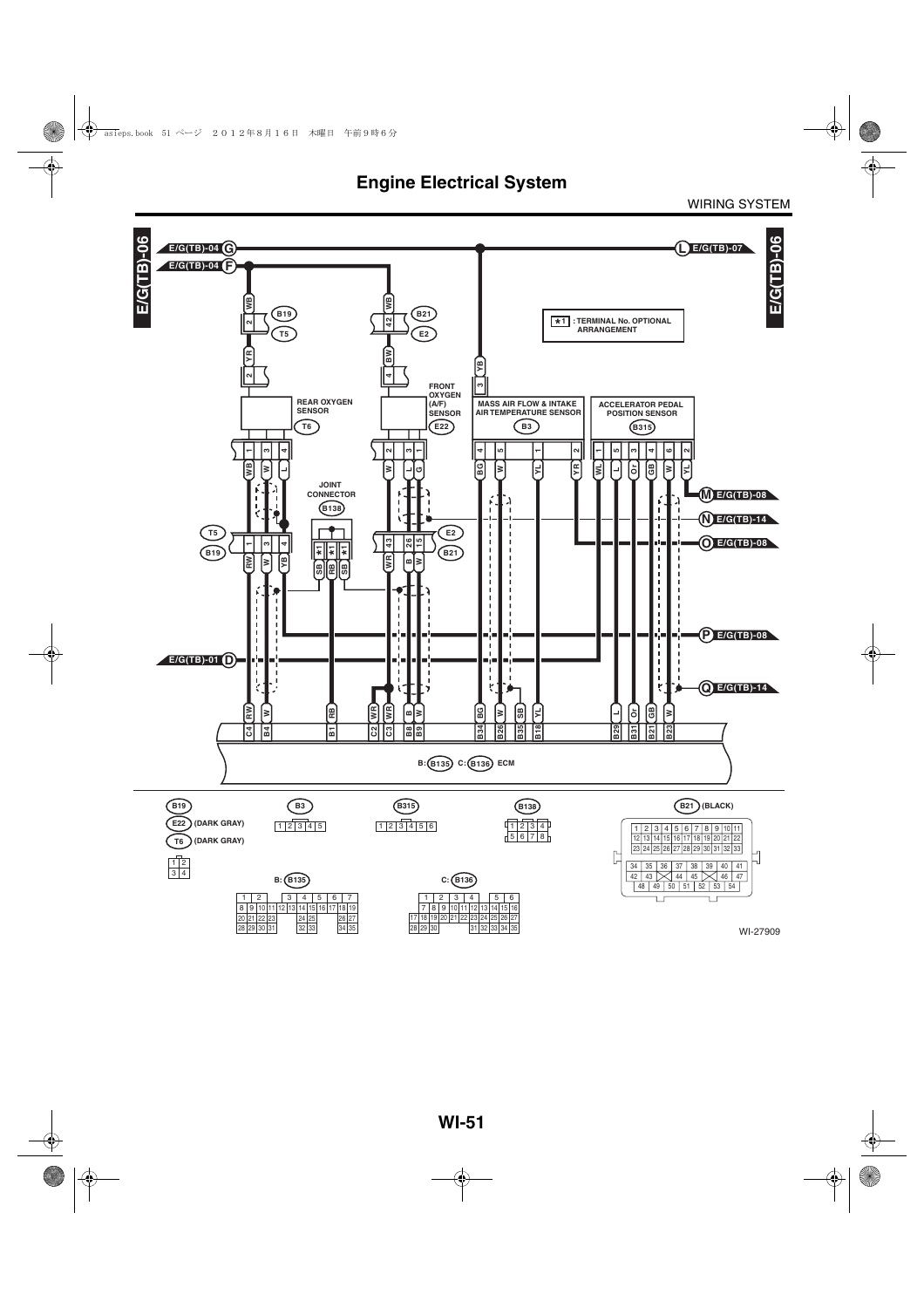#### WIRING SYSTEM

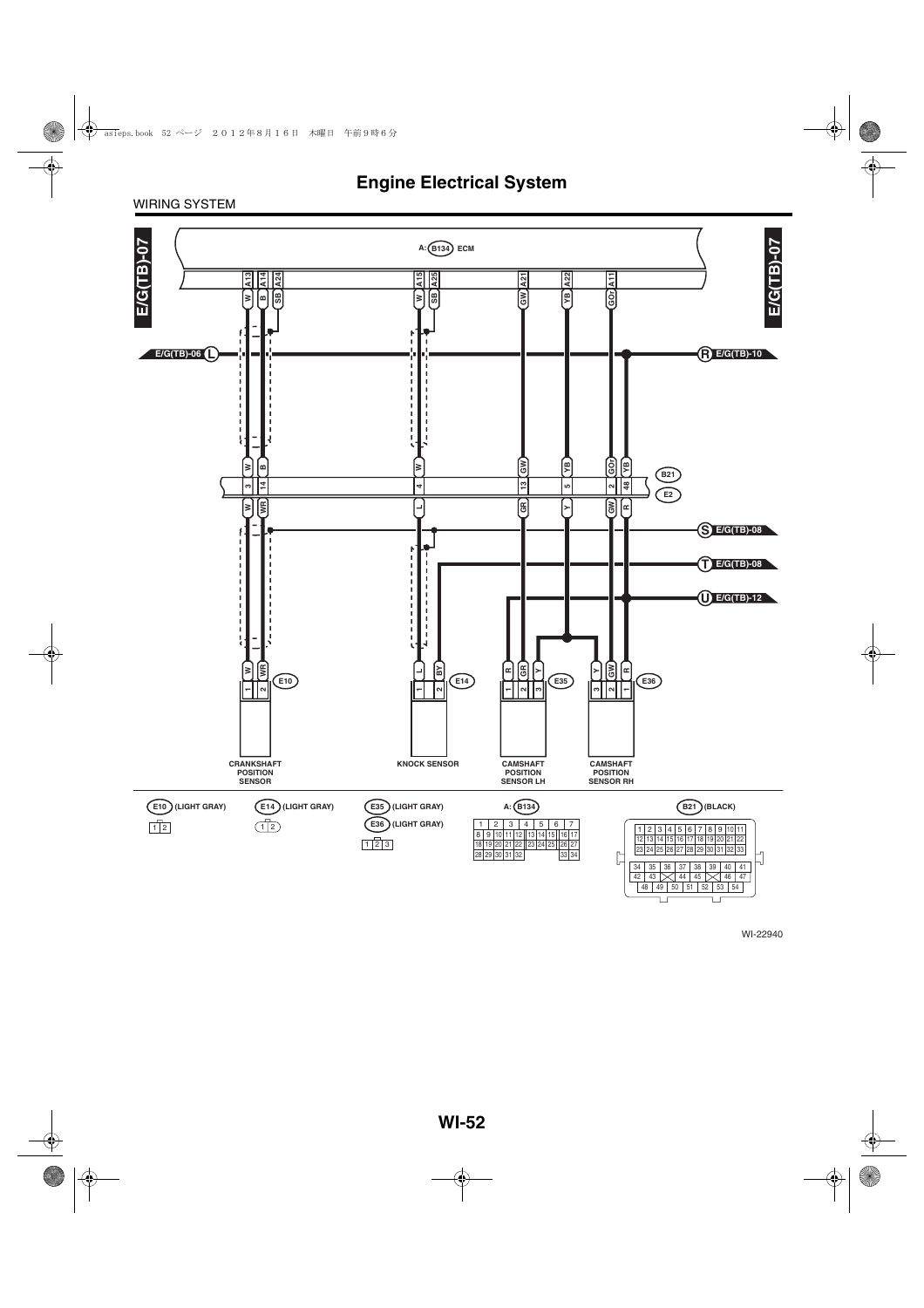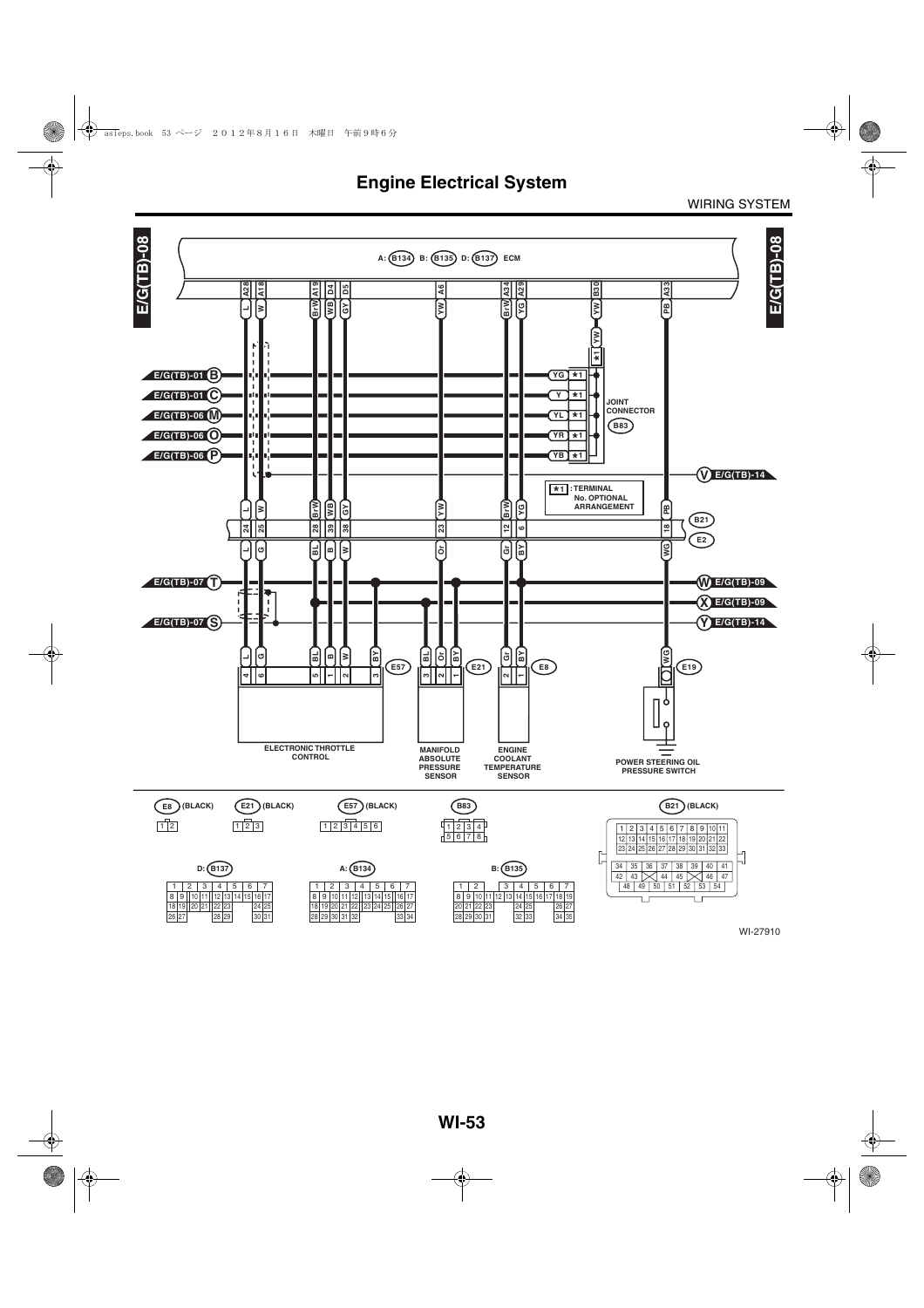#### WIRING SYSTEM

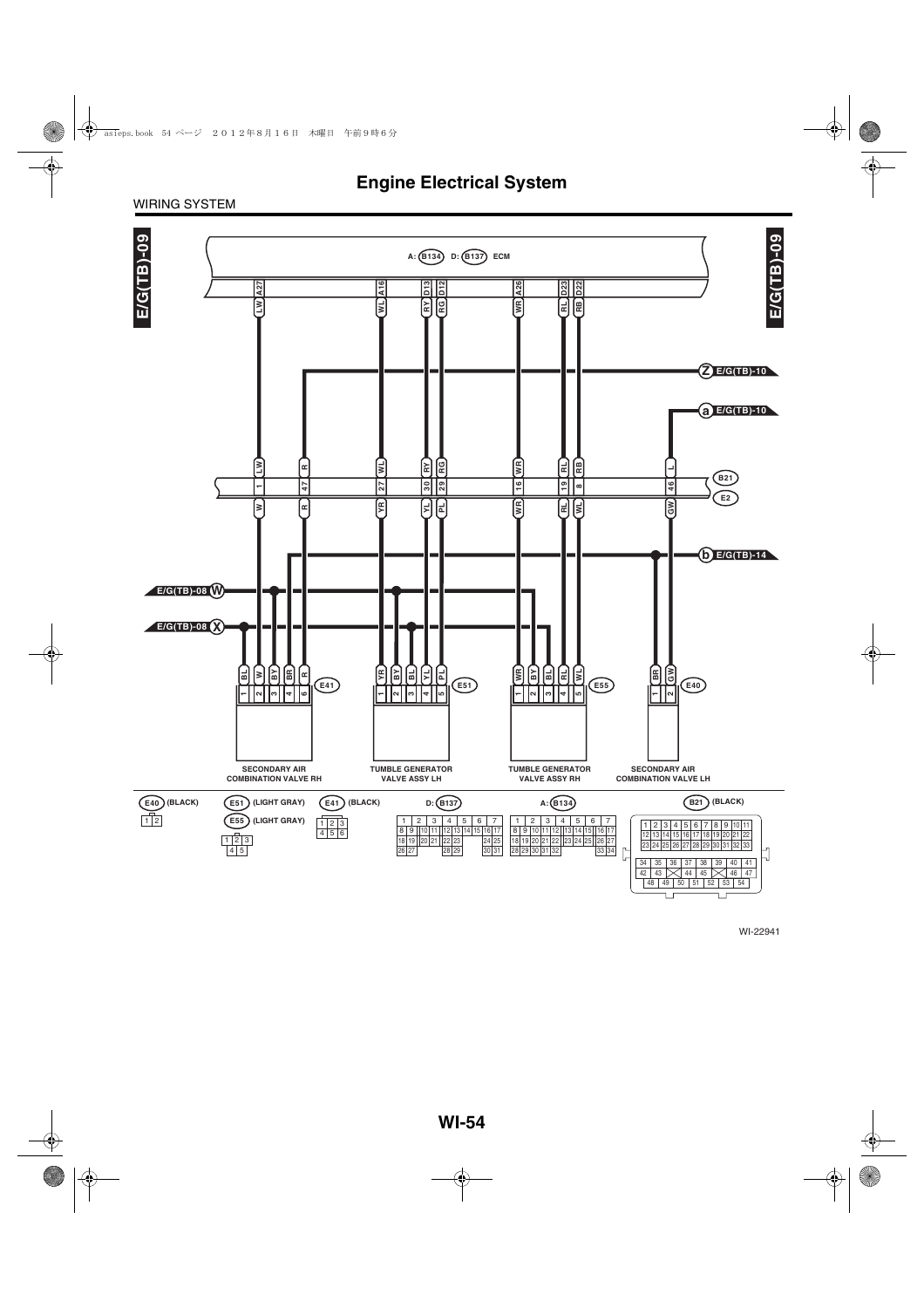

WI-27002

30 29

33 34 35

28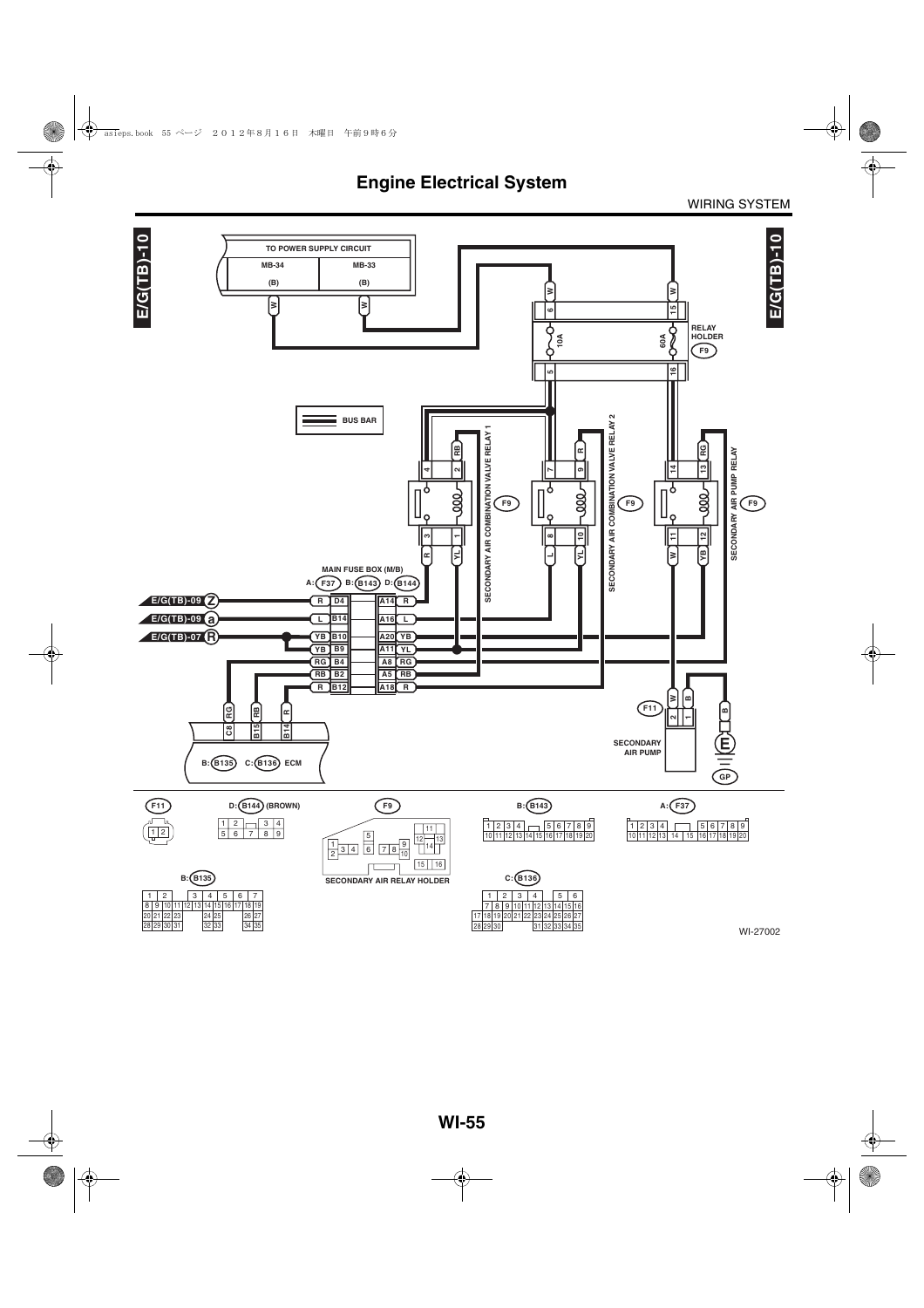#### WIRING SYSTEM

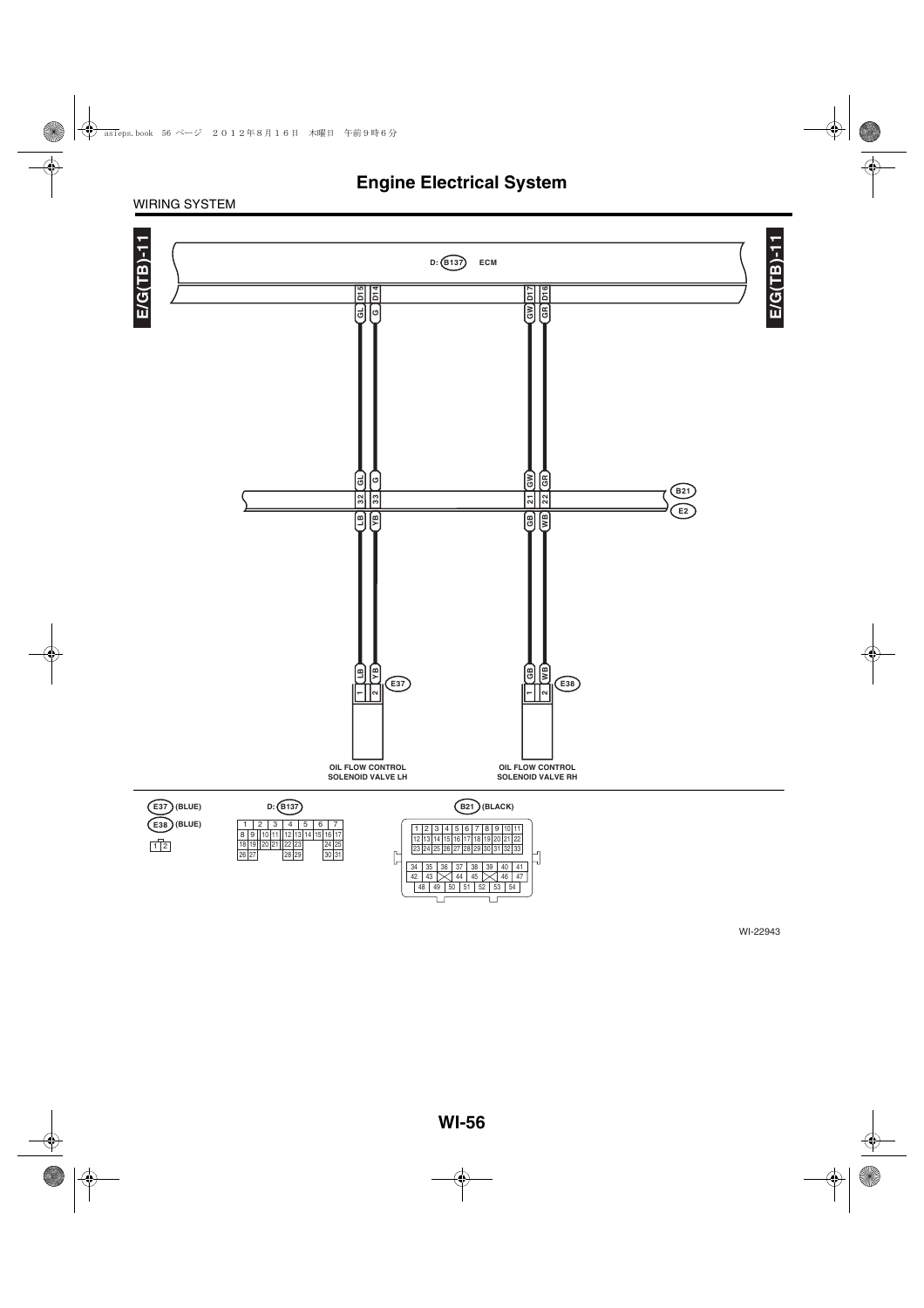

WI-22944

 $\Box$ 

īг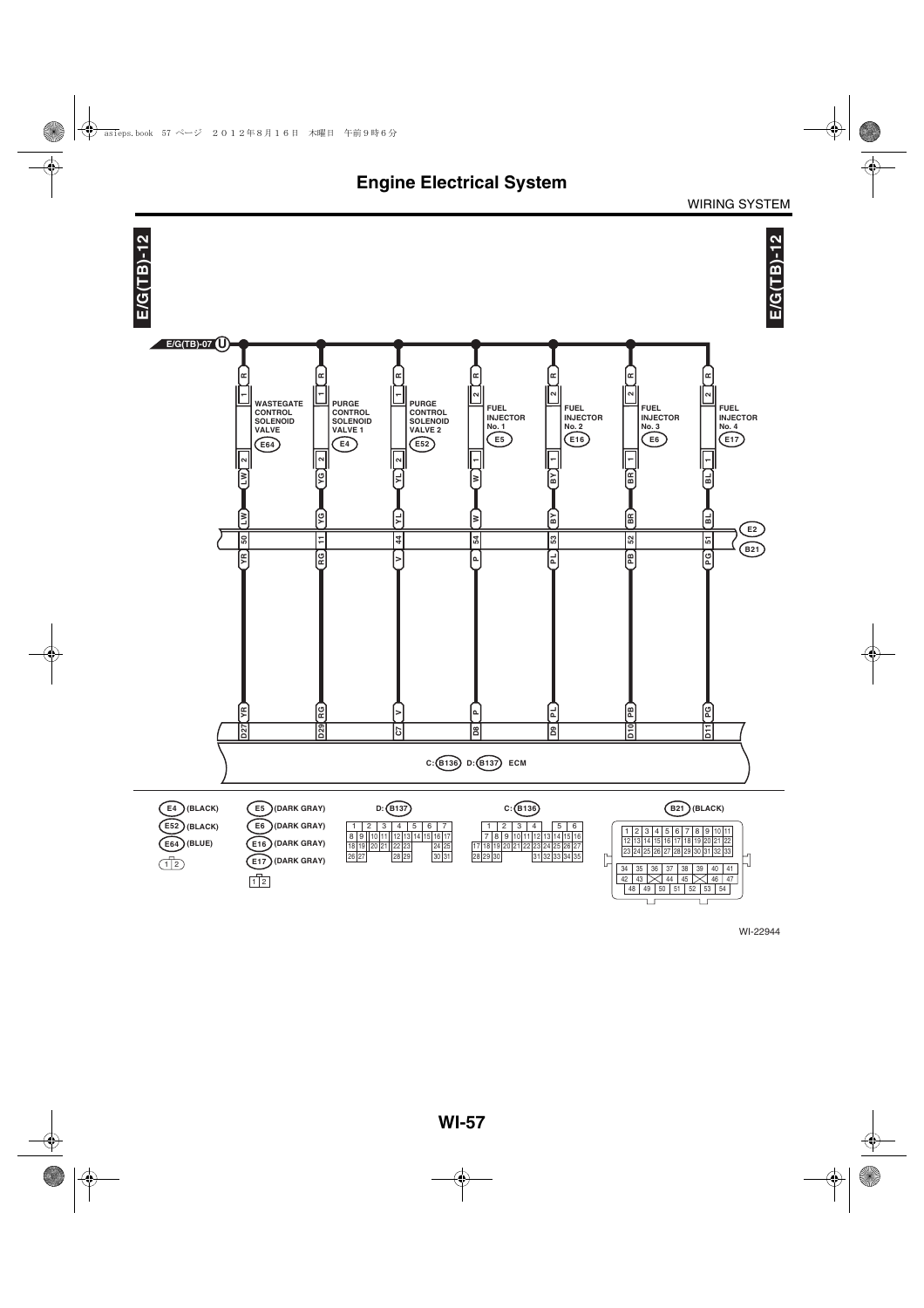